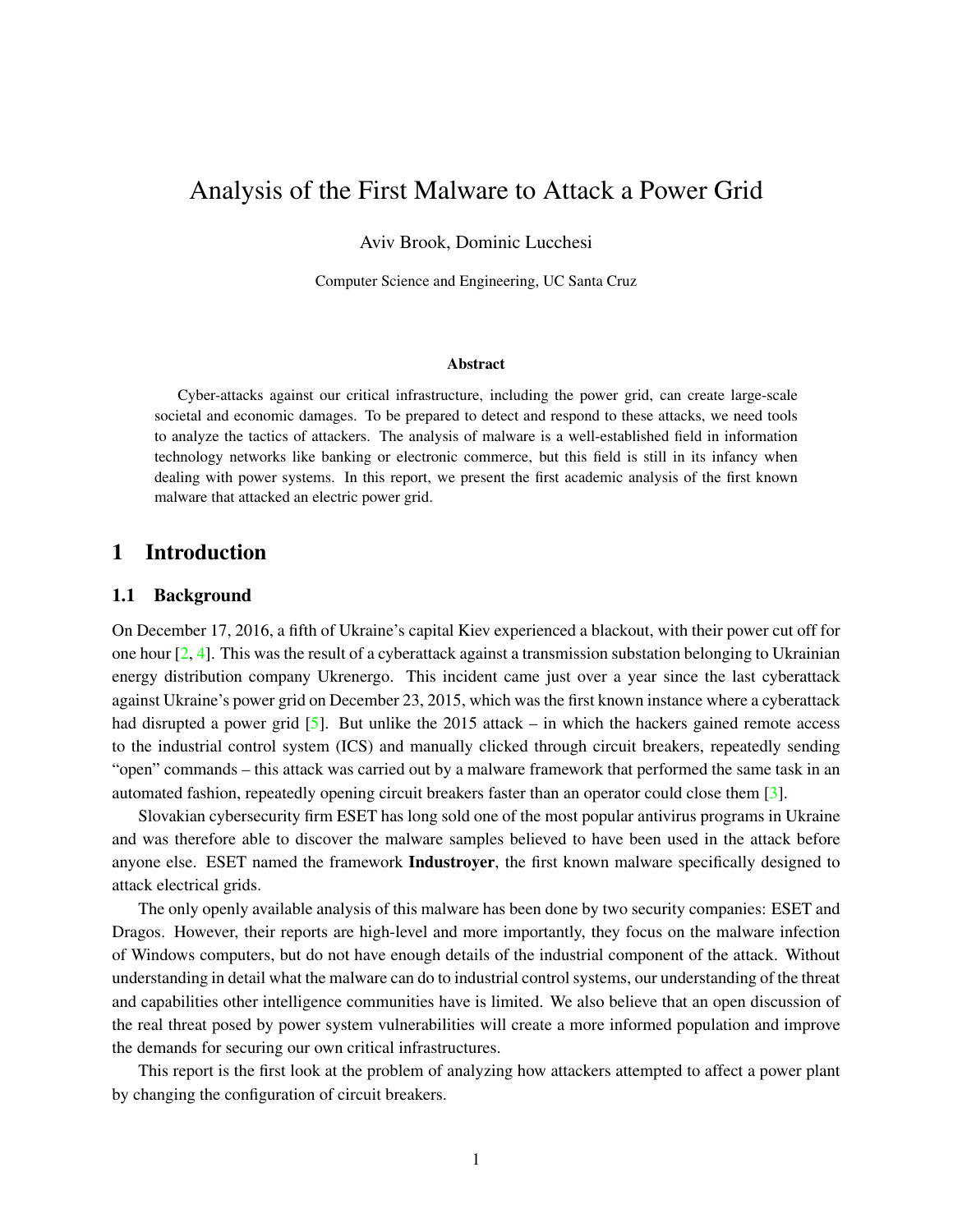### 1.2 How electric grids work

An electric grid can be broken down into four key components:

- (1) power plants that produce electric power
- (2) high voltage transmission lines that carry power from the generating stations typically across long distances
- (3) electrical substations for stepping voltage up for transmission or down for distribution
- (4) low voltage distribution lines that connect to customers

Transmission system operators, such as Ukrenergo, use a control system known as supervisory control and data acquisition (SCADA) to manage their distribution substations. At the core of a SCADA system is the human-machine interfaces (HMIs) – the control panel that can send commands to field connected controllers. One type of field connected controller is a **remote terminal unit (RTU)**, a microprocessorcontrolled electronic device that interfaces physical objects, such as circuit breakers, to the SCADA HMI. IEC 60870-5 is a protocol family used in parts of Europe, Asia, and the Middle East to control RTUs from the HMI. In North America, the Distributed Network Protocol 3 (DNP3) is used for the same purpose.

Transmission-level substations were Industroyer's point of infiltration. When the time came to attack, Industroyer's payload could directly communicate with and control the circuit breakers in the substation in any of the four Industrial Control Systems (ICS) protocols the malware was designed to target:

- IEC 60870-5-101 (IEC 101, for short),
- IEC 60870-5-104 (IEC 104, for short),
- IEC 61850, and
- OLE for Process Control Data Access (OPC DA).

In Ukrenergo's case, only one of these four protocols had actually been used [\[3\]](#page-11-3). The malware used this protocol to open every circuit breaker at Ukrenergo's northern Kiev transmission station, thereby cutting all outgoing power, and based on public reports it appears the OPC DA was the attack tool used to cut the electricity in Ukraine; therefore we focus on this payload in this report.

## 1.3 Procedure

Industroyer is a modular framework consisting of a main backdoor, a service launcher component, four payload components, and several additional helper modules.

We obtained samples of four service launcher executables, four payload components, a data wiper component, a port scanner, and a DoS tool.

Log files obtained from victim Ukrenergo computers strongly suggest that the OPC module was used on the day of the attack. In this paper, we therefore restrict our discussion to the OPC DA module and the wiper component.

For our dynamic analysis (analysis of the malware running on Windows), we set up a lab using an isolated virtual network separated from the host OS and from the internet. We ran the malware on Windows XP SP3 which based on the exploits the malware uses, is the targed platform.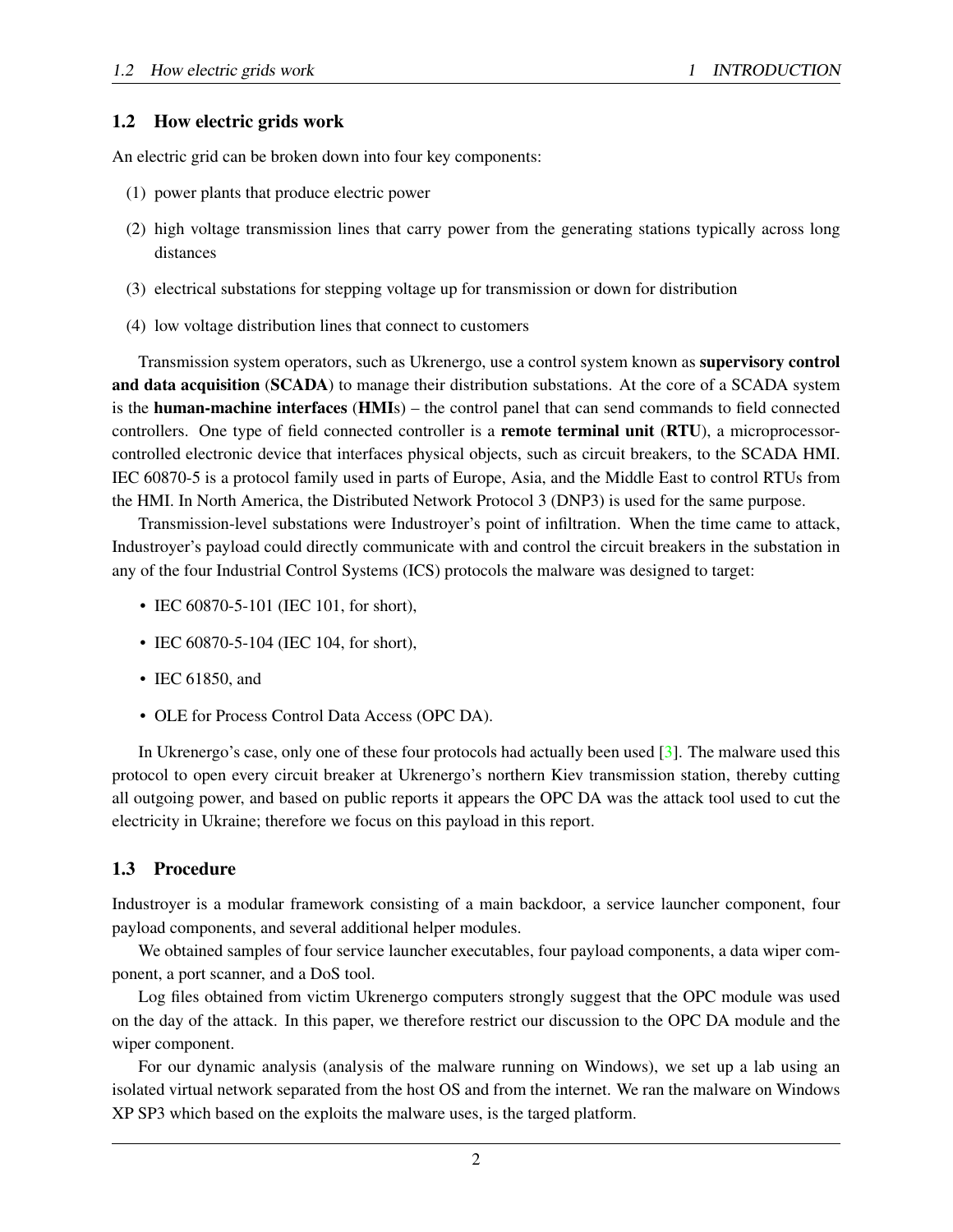# 2 OPC DA payload component

Open Platform Communications, or OPC, are a set of specifications and standards used in industrial telecommunications. Originally based on the OLE and DCOM technologies developed for Microsoft Windows, OPC was designed for interoperability between industrial control devices. Often, OPC is used in reference to OPC Data Access, or OPC DA. OPC DA allows for real-time data transfer between a data source (such as a Programmable Logic Controller) and a data sink (such as an Human Machine Interface). Communication between these components is facilitated through a client-server model. [\[1\]](#page-11-4)

We study this payload component through two software analysis methodologies. Static analysis is the study of software by looking at the binary of the malware, and trying to infer how it works, without actually running the malware. We do not have the source code of the malware, so we have to do reverse-engineering of the machine code.

Dynamic analysis is the study of malware by running the malware in a contained platform and looking at how it interacts with the operating system and other programs in the computer.

#### 2.1 Analysis

The OPC module's entry points calls a single main function that handles the entire logic of the executable. The main function begins by enumerating over all OPC servers in the Windows registry by looking for the OPC Server 2.0 CATID, as seen in Figure [1.](#page-2-0) A CATID is a type of globaly unique identifier (GUID) that distinguishes between types of interfaces.

```
byte ptr [ebp+var_4], 11h
mov
movups
        xmm0, xmmword ptr ds:IID_CATID_OPCDAServer20_01.Data1
push
        eax
        esi, [esi]
mov
sub
        esp, 10h
mov
        eax, esp
mov
        esi, [esi+4]
mov
        ecx, esi
        xmmword ptr [eax], xmm0
movups
cal1ds: __guard_check_icall_fptr
        ecx, [ebp+var_58]
mov
cal1esi
xor
        ecx, ecx
```
Figure 1: Main function using OPC DA 2.0 category identifier.

The module uses the COM interface IOPCBrowseServerAddressSpace to find locally registered OPC servers, as seen in Figure [2.](#page-2-1)

```
<u> 22. janvier 22. stoletja pri</u>
           eax, [ebx]
  mov
  lea
          edx, [esi+8]edx
  push
          offset IID_IOPCBrowseServerAddressSpace
 push
  push
          eax
          ecx, [eax]
 mov
  cal1dword ptr [ecx]
  test
          eax, eax
  jns
           short loc_4080A6
           offset aFailedToObtain ; "Failed to obtain IID_IOPCBrowseServerAd"...
  push
  1<sub>ea</sub>ecx, [ebp+arg_0]
  call
           sub 403840
movbyte ptr [ebp+var 4], 3
```
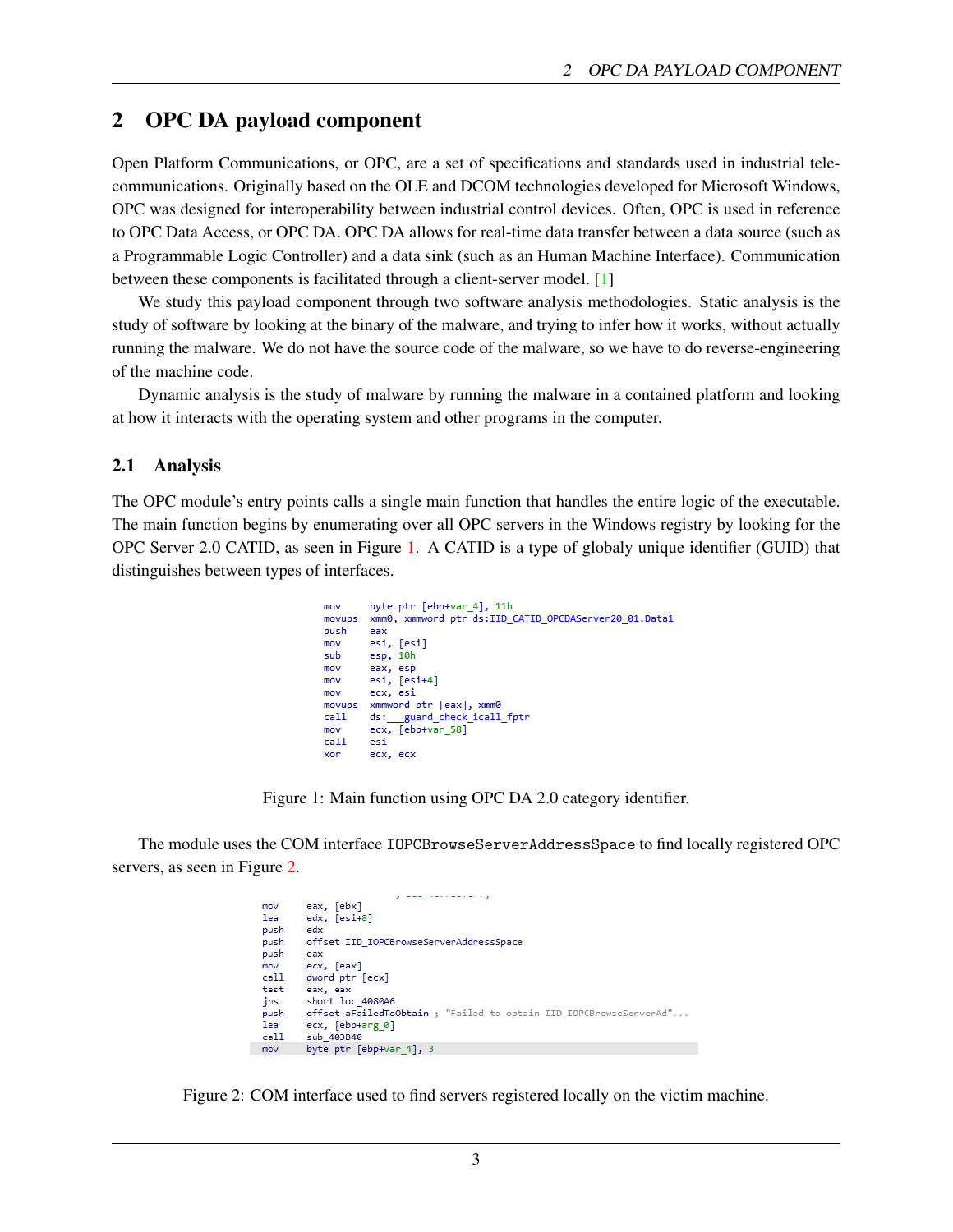For each server, the module needs to create an OPC group so that it can interact with and manipulate items. The function uses the IOPCServer:: AddGroup method to create that required group, as seen in Figure [3.](#page-3-0)

| loc 4087E2: |       | ; CODE XREF: sub 4086E0+FE1j                        |
|-------------|-------|-----------------------------------------------------|
|             | mov   | eax, $[ebx+1Ch]$                                    |
|             | lea   | edi, [ebx+4]                                        |
|             | push  | edi<br>; ppUnk                                      |
|             | push  | offset IID IOPCGroupStateMgt; riid                  |
|             | push  | [ebp+pRevisedUpdateRate] ; pRevisedUpdateRate       |
|             | mov   | $exc, [eax+4]$                                      |
|             | lea   | eax, [ebx+18h]                                      |
|             | push  | ; phServerGroup<br>eax                              |
|             | push  | : dwLCID<br>ø                                       |
|             | lea   | eax, [ebp+pPercentDeadband]                         |
|             | mov   | edx, [ecx]                                          |
|             | push  | ; pPercentDeadband<br>eax                           |
|             | movzx | eax, [ebp+arg 4]                                    |
|             | push  | ; pTimeBias<br>ø                                    |
|             | push  | ; hClientGroup<br>ø                                 |
|             | push  | [ebp+dwRequestedUpdateRate] ; dwRequestedUpdateRate |
|             | push  | : bActive<br>eax                                    |
|             | push  | szName<br>esi                                       |
|             | push  | : This<br>ecx                                       |
|             | call  | [edx+IOPCServerVtbl.AddGroup]                       |
|             | test  | eax, eax                                            |
|             | jns   | short loc_40885E                                    |
|             | push  | eax                                                 |
|             | push  | offset aErrorCodeD : "Error code: %d\n"             |
|             | call  | sub 407B60                                          |
|             | add   | esp, 8                                              |
|             | lea   | ecx, [ebp+lpMultiByteStr]                           |
|             | push  | offset aFailedToAddGro ; "Failed to Add group"      |
|             | call  | sub 403B40                                          |

<span id="page-3-1"></span><span id="page-3-0"></span>Figure 3: A group being added.

The module then uses the IOPCI temMgt interface to enumerate over the OPC items in each server, as seen in Figure [4.](#page-3-1)

```
; CODE XREF: sub 4086E0+1B71j
        eax, [edi]
m<sub>O</sub>1eaedx, [ebx+10h]
        edx
push
        offset IID_IOPCItemMgt
push
push
        eax
        ecx, [eax]
mov
        dword ptr [ecx]
call
test
        eax, eax
        short loc 4088D6
insoffset aFailedToGetIid_1 ; "Failed to get IID_IOPCItemMgt"
push
1eaecx, [ebp+lpMultiByteStr]
cal1sub 403B40
        byte ptr [ebp+var_4], 0Bh
mov
jmp
        loc_408834
```
Figure 4: Interface used to enumerate over OPC items in a given server.

The module specifically looks for items containing one of the following strings: ctlSelOn, ctlOperOn, ctlSelOff, ctlOperOff, or items containing both \Pos and stVal. Figure [5](#page-4-0) depicts the code chunk in which the module tries to find the substring ctlSelOn within the each OPC item name. There are nearly equivalent chunks of code for the rest of the strings as well.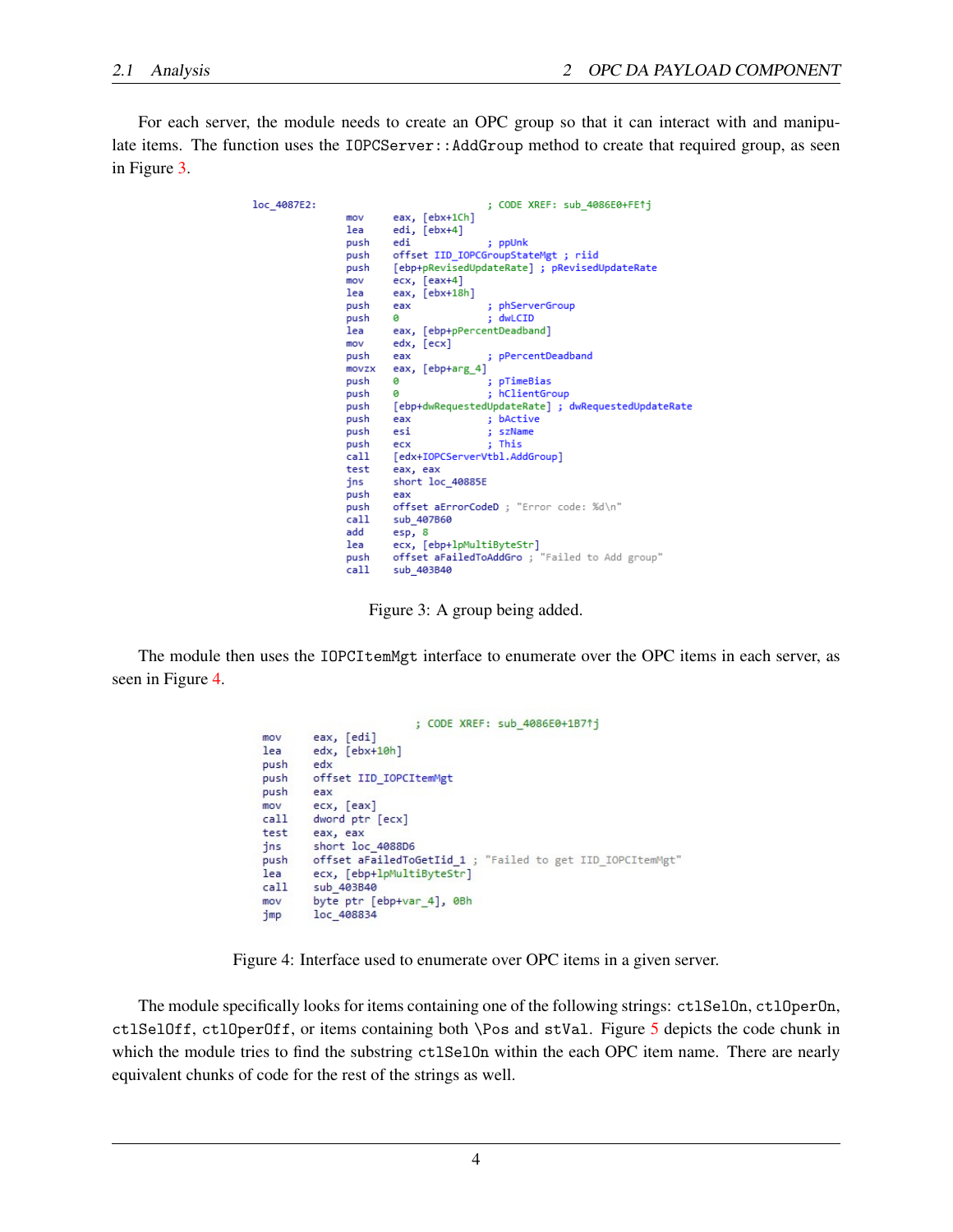```
esi, [ebp+var 2C+4]
cmploc 4031DA
jnb
        edi, [ebp+var_2C]
mov
        eax, [edi+esi*4]
mov
cmndword ptr [eax-0Ch], 0
j1.
        loc 402EC3
push
        offset aCtlselon : "ctlSelOn"
                         ; unsigned _int8 *
push
        eax
call
         mbsstr
add
        esp, 8
test
        eax, eax
        short loc_402EC3
jz
        eax, [edi+esi*4]
sub
        eax, ØFFFFFFFFh
cmpshort loc_402EC3
jz
        esi, [ebp+var_2C+4]
cmpshort loc_402E62
jb
        80070057h
push
        sub_4020E0
call
```
<span id="page-4-0"></span>Figure 5: Search for ctlSelOn substring in OPC item name.

Figure [6](#page-4-1) depicts a simulation OPC server configuration we used for our dynamic analysis.

| Item ID                   | Value | Quality            |
|---------------------------|-------|--------------------|
| Bucket Brigade.\Pos.stVal | з     | Good, non-specific |
| Bucket Brigade.ctlOperOff |       | Good, non-specific |
| Bucket Brigade.ctlOperOn  |       | Good, non-specific |
| Bucket Brigade.ctlSelOff  |       | Good, non-specific |
| Bucket Brigade.ctlSelOn   |       | Good, non-specific |

Figure 6: MatrikonOPC simulation server configuration with fake items.

This is a similar configuration to what one might see for a single circuit breaker in a substation. In this example, the single circuit breaker would be referenced by the name Bucket Brigade. The OPC item Bucket Brigade.\Pos.stVal holds the current status of the circuit breaker, which can hold one of four integer values, as seen in Figure [7.](#page-4-2)

| <b>Name</b> | <b>Type</b>                 | <b>FC</b> | Value/Value range                                               | M/O | <b>OPC</b> Data<br><b>Type</b> |
|-------------|-----------------------------|-----------|-----------------------------------------------------------------|-----|--------------------------------|
| stVal       | <b>CODED</b><br><b>ENUM</b> | <b>ST</b> | intermediatestate (0) M<br>off(1)<br>on $(2)$<br>$bad-state(3)$ |     | VT 14                          |

<span id="page-4-2"></span><span id="page-4-1"></span>Figure 7: stVal possible values.

The rest of the items can be viewed as functions that execute certain commands in the physical breaker. To close a circuit breaker (thereby activating it), one would have to first select the circuit breaker by sending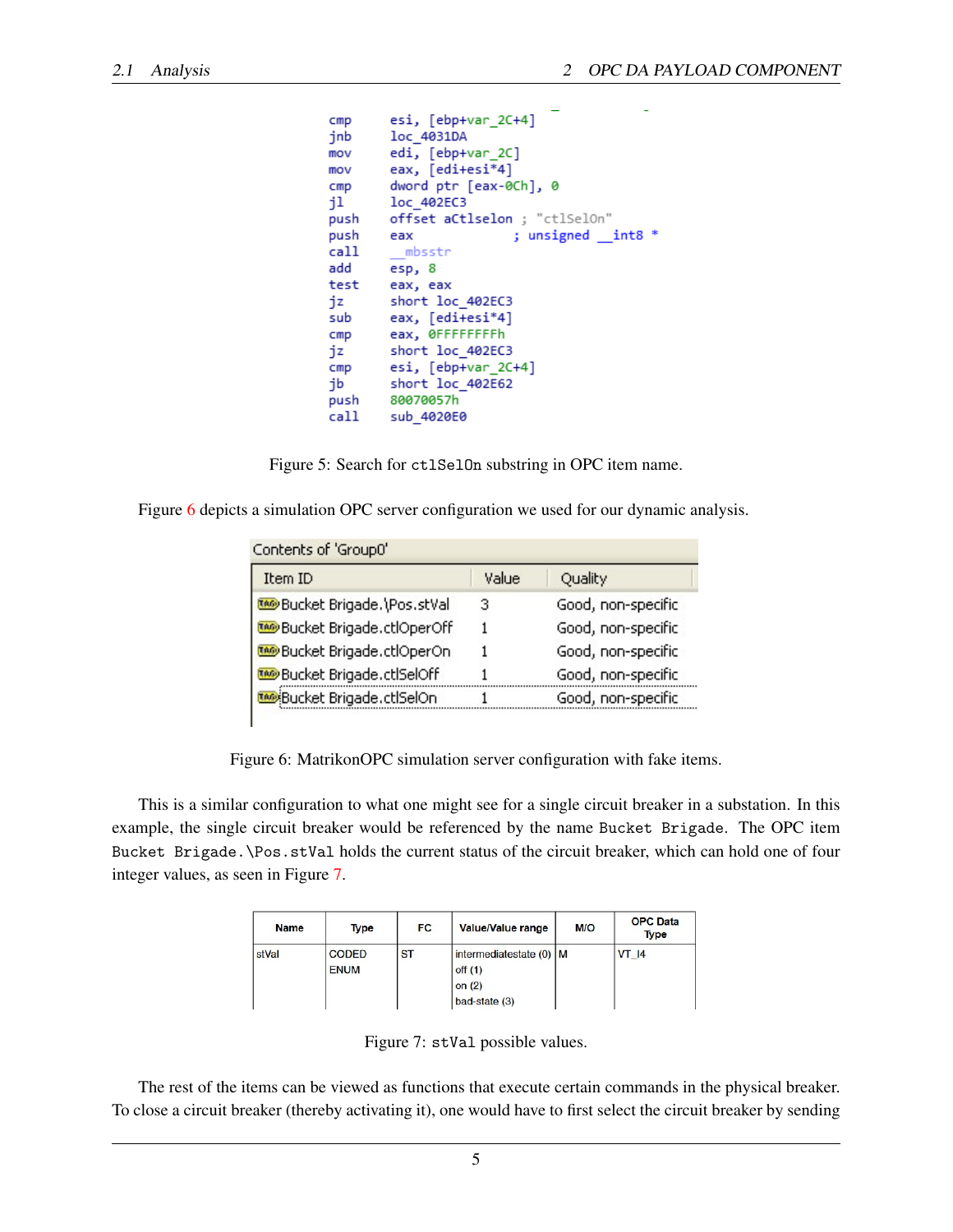a 0x01 byte to the ctlSelOn item then execute the task by similarly sending a 0x01 byte to the ctlOperOn item. To open a circuit breaker (which would be the primary objective of a malicious actor trying to cut off power), one would have to send a 0x01 byte to ctlSelOff and ctlOperOff.

#### 2.2 Logging and manipulating items

During the enumeration of servers, the main function logs the name of each server. Assuming all of the strings are present, the function will begin by logging the name, quality, and value of \Pos.stVal.

The module uses the IOPCSyncIO interface to write 0x01 bytes to ctlSelOn and ctlperOn to close the circuit breaker the given item refers to. The module then logs the new values and uses the same interface to write 0x01 bytes to ctlSelOff and ctlOperOff, opening the circuit breakers. The module performs a final log of the resultant circuit breaker status. The logging and value writing will still work to varying degrees if some of these items are missing, however in a physical system, all of these items need to be present for the malware to work as intended.

Figure 8: Logging the detected servers.

| movsx<br>push | eax, $[ebp+var 108]$<br>eax                                       |
|---------------|-------------------------------------------------------------------|
| movzx<br>push | eax, word ptr [ebp+var 120+8]<br>eax                              |
| mov           | eax, [ebp+var 54]                                                 |
| mov           | eax, [eax+esi*4]                                                  |
| push          | ; ArgList<br>eax                                                  |
| lea           | eax, [ebp+var 1C]                                                 |
| push          | offset aOpcitemNameSOu ; " OPCItem name : %s\n Ouality: %d value" |
| push          | : int<br>eax                                                      |
| call          | sub 406750                                                        |
| mov           | eax, [ebp+var 1C]                                                 |
| add           | esp, 14h                                                          |
| add           | eax, ØFFFFFFF0h                                                   |

Figure 9: One of the detected OPC items being logged.

| loc 4034F6: |      | ; CODE XREF: sub 402AD0+A9B↓i |
|-------------|------|-------------------------------|
|             | cmp  | esi, [ebp+var E8+4]           |
|             | jnb  | short loc 40356D              |
|             | mov  | eax, 2                        |
|             | mov  | $[ebp+var 174]$ , ax          |
|             | mov  | eax, 1                        |
|             | mov  | $[ebp+var 16C]$ , ax          |
|             | lea  | eax, [ebp+var 174]            |
|             | push | eax                           |
|             | mov  | eax, [ebp+var E8]             |
|             | mov  | ecx, [eax+esi*4]              |
|             | call | IOPCSyncIO Write              |
|             | cmp  | esi, edi                      |
|             | jb   | short loc 403539              |
|             | push | 80070057h                     |
|             | call | sub 4020E0                    |

Figure 10: Main function passing 0x01 value to the 'write' function.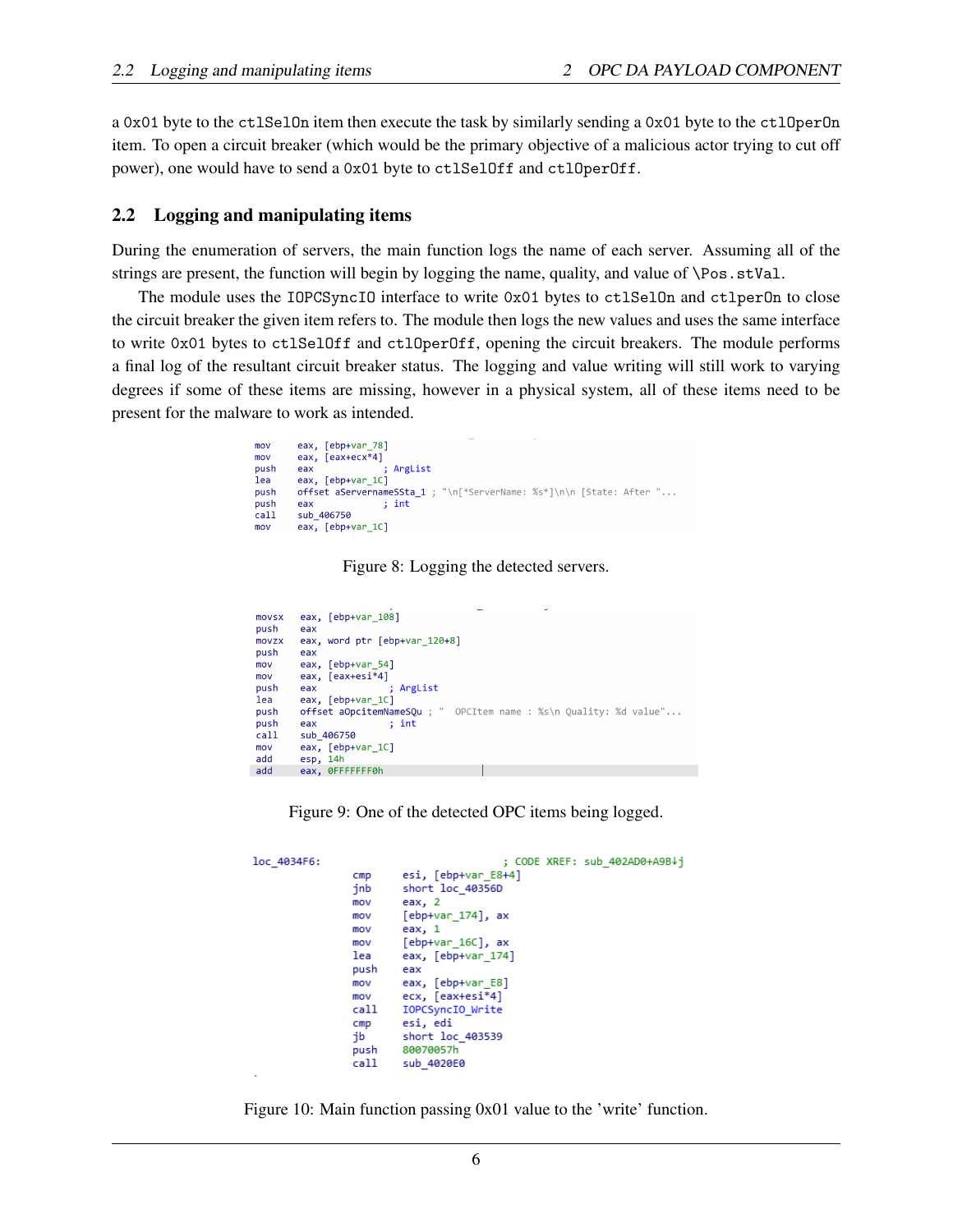```
push
         esi
                           ; ppErrors
                  security cookie
mov
         eax,
         eax, ebp
xor
push
                             ppErrors
         eax
                           и
lea
         eax, [ebp+var_C]
         large fs:0, eax
mov
         \overline{eax}, \overline{[ecx+10h]}mov
         edx, [eax+8]
mov
lea
         eax, [ebp+ppErrors]
push
         eax
                           ; ppErrors
         [ebp+pItemValues] ; pItemValues
push
lea
         eax, [ecx+4]
mov
         esi, [edx]
                           ; phServer
push
         eax
                           ; dwCount
         \mathbf{1}push
push
         edx
                           ; This
         [esi+IOPCSyncIOVtbl.Write]
call
test
         eax, eax
         short loc_407AF1
jns
         offset aWriteFailed ; "write failed"
push
         ecx, [ebp+pItemValues]
lea
         sub 403B40
call
         eax, [ebp+pItemValues]
mov
add
         eax, ØFFFFFFF0h
```
Figure 11: Write function using IOPCSyncIO to write value to item.

#### 2.3 Discussion

The objective of the OPC module is to find devices that it is able to manipulate using known standard COM interfaces. It then tries to close and immediately open enumerated circuit breakers to cut off power. This would be an especially attractive attack vector when used in conjunction with the data wiper component, which obliterates the victim computer running the OPC server after the breakers are opened. This makes it harder for operators to restore power.

In short, we found that the malware first found the available OPC servers, then it enumerated all items in these servers, and then it looked for items that had the specific string identifying a circuit breaker. Once it found that item, it used the precise commands to select and then execute a disconnection from the power grid (the way circuit breakers are modified in the power grid requires two commands for a single action, this way prevents operators from accidentally making a single mistake and changing the status of the circuit breaker).

As far as we are aware, this is the first open discussion of the reverse engineering of the OPC module of the malware and the first detailed study of how the malware attacked and disconnected the power grid of Ukraine.

We hypothesise that in order for the attack to last hours, the attackers intended to execute the data wiper component after the OPC module. That way, once the attackers disconnect the power grid through the OPC module, the operators cannot reconnect the system because the server has been wiped out.

### 3 Data Wiper component

The Data Wiper component is a destructive executable that is launched after all other components, and is likely used for obfuscation and to hinder recovery efforts. The payload can be viewed as three separate

7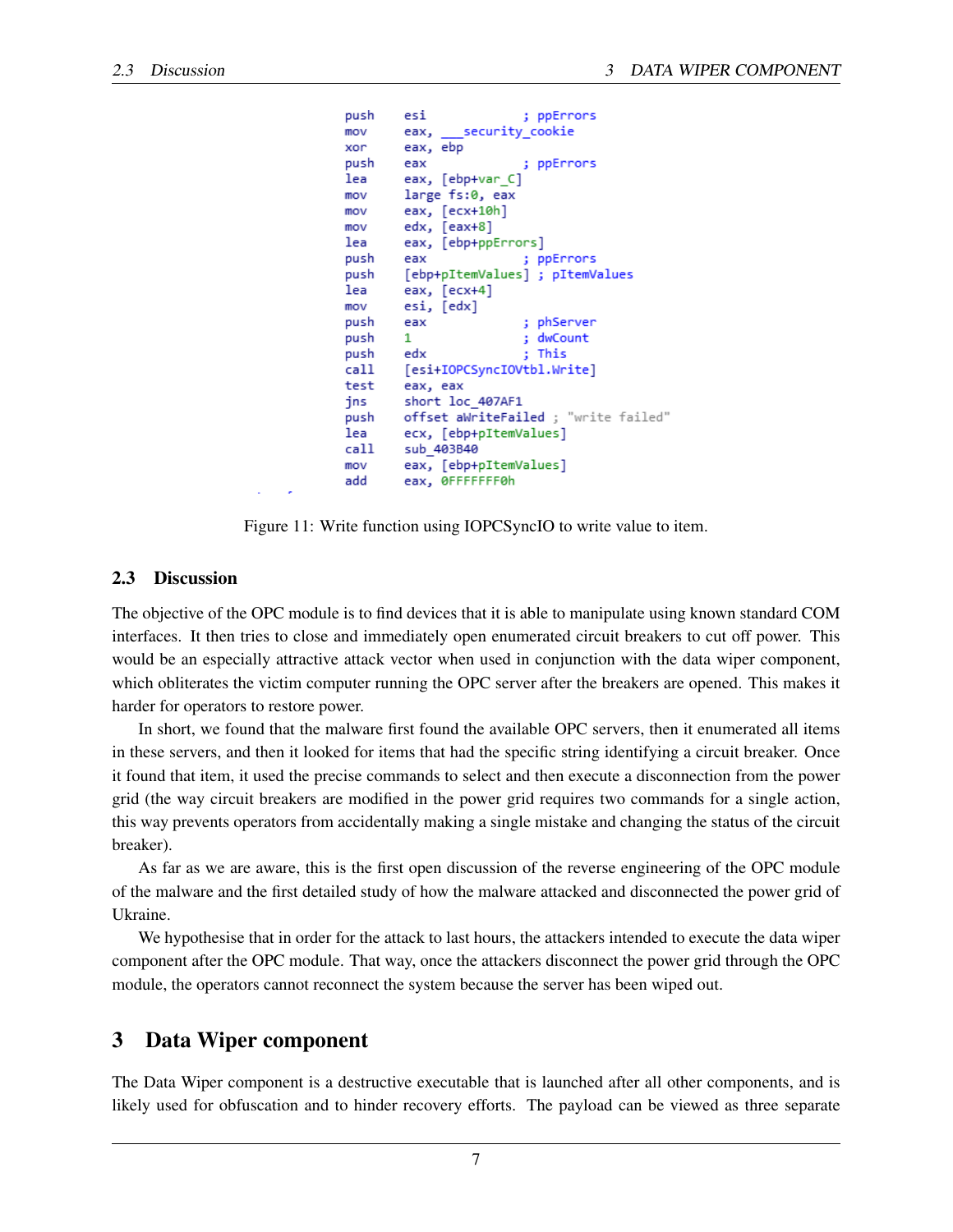subroutines that are executed sequentially.

## 3.1 Entry Point

The entry point, called Crash, calls the first three subroutines in order, with subroutine 3 being called with a value of '0'. Next, it loops through all files that were unable to be overwritten upon the first attempt at doing so in subroutine 2, and calls the 'file deletion' function outlined in subroutine 2 to attempt the overwriting process again. Finally, subroutine 3 is called a second time with a value of '1', which ends all critical processes and crashes the system.

```
public Crash
                                         ; DATA XREF: .rdata:off 411688↓o
Crash
                proc near
                push
                        esi
                call
                        sub_401280
                cal1sub_401570
                        c1, c1xor
                        sub 401400
                cal1esi, esixor
                        dword 474D40, esi
                cmpshort\_loc\_401775jbe
                        dword ptr [eax+00h]
                nop
                                         ; CODE XREF: Crash+33↓j
loc_401760:
                        ecx, dword_4132C0[esi*4] ; void *
                mov
                cal1sub 401040
                inc
                        estesi, dword_474D40
                cmpshort loc_401760
                jb
loc_401775:
                                         ; CODE XREF: Crash+1A1j
                        c1, 1mov
                cal1sub_4014D0
                xor
                        eax, eax
                        estpop
                retn
Crash
                endp
```
Figure 12: The 'Crash' entry point.

# 3.2 Subroutine 1

The first subroutine enumerates through all of the registry keys under the

"HKEY LOCAL MACHINE\SYSTEM\CurrentControlSet\Services" tree. For each one, it attempts to write '0' to the ImagePath value. This ensures that the system becomes unbootable after it crashes, since the ImagePath values contain initialization information for critical system services.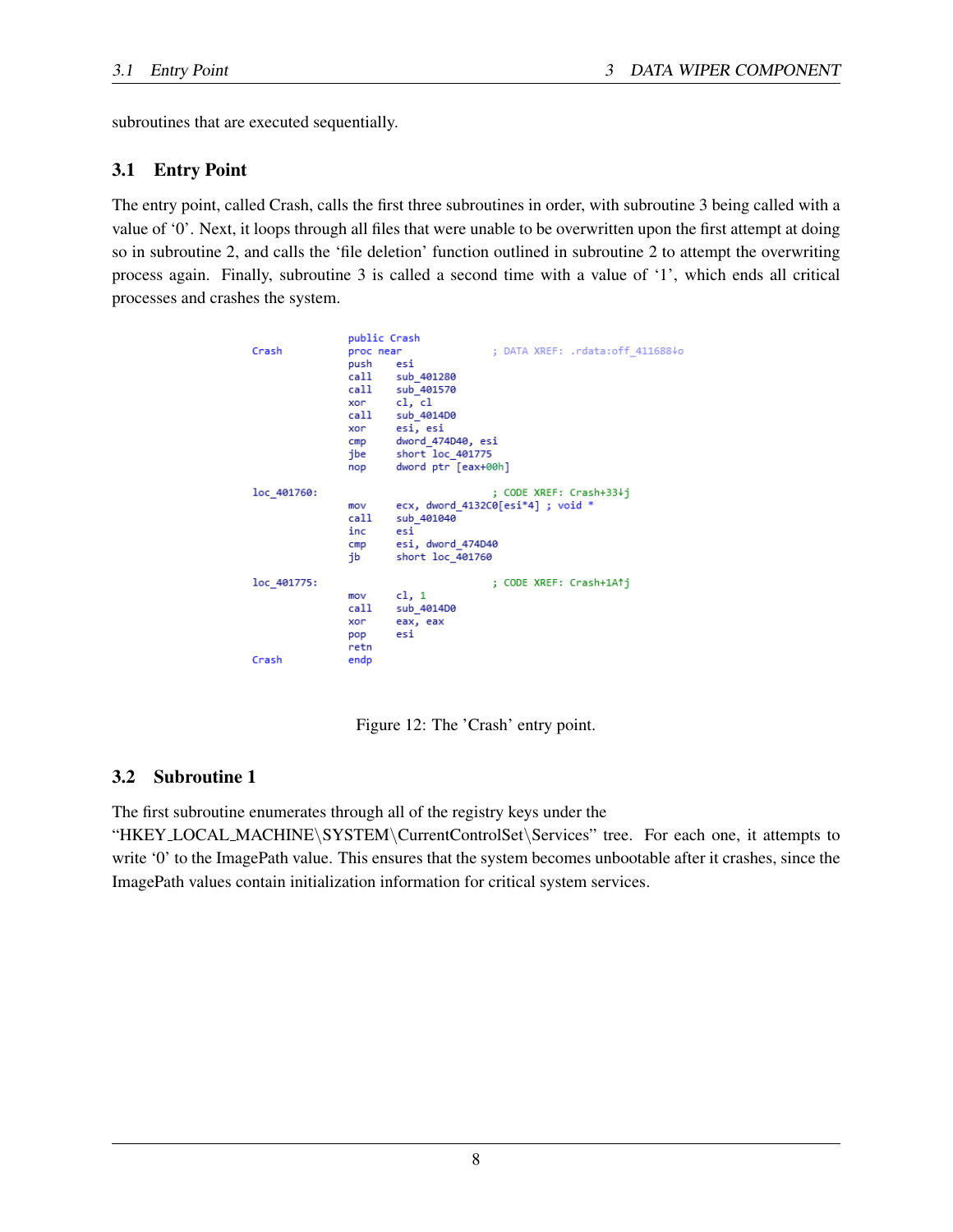| 10133E | push | offset aSystemCurrentc ; "SYSTEM\\CurrentControlSet\\Services\\%l" |
|--------|------|--------------------------------------------------------------------|
| 101343 | push | : LPWSTR<br>eax                                                    |
| 101344 | call | ds:wsprintfW                                                       |
| 10134A | add  | esp, 0Ch                                                           |
| I0134D | lea  | eax, [ebp-0C68h]                                                   |
| 101353 | push | ; phkResult<br>eax                                                 |
| 101354 | push | ; samDesired<br>0F013Fh                                            |
| 101359 | push | ; ulOptions<br>ø                                                   |
| 10135B | lea  | eax, [ebp-0C60h]                                                   |
| 101361 | push | : 1pSubKey<br>eax                                                  |
| 101362 | push | 80000002h<br>$;$ hKey                                              |
| 101367 | call | ds:RegOpenKeyExW                                                   |
| 10136D | test | eax, eax                                                           |
| 10136F | inz  | short loc 40138C                                                   |
| 101371 | push | $\overline{2}$<br>; cbData                                         |
| 101373 | push | offset Data<br>: loData                                            |
| 101378 | push | $\mathbf{2}$<br>; dwType                                           |
| 10137A | push | : Reserved<br>eax                                                  |
| 10137B | push | offset ValueName ; "ImagePath"                                     |
| 101380 | push | dword ptr [ebp-0C68h]; hKey                                        |
| 101386 | call | ds:RegSetValueExW                                                  |
|        |      |                                                                    |

Figure 13: The first subroutine opening registry keys and writing values.

#### 3.3 Subroutine 2

The second subroutine enters a loop where it iterates through possible drives "C:\\" to "Z:\\". In each of these drives, this module targets files with specific extensions using filename masks, the list of which can be seen in table [1.](#page-8-0) It is important to note that while the subroutine targets common Windows binaries (such as .exe, .dll) and common archive extensions (such as .zip and .rar), it also targets files unique to industrial systems, some of which are unique to ABB. These include Substation Configuration Language files (such as .SCL, .cid, and .scd), as well as ABB PCM600 files (such as .pcmp, .pcmi, and .pcmt). For every possible drive, and every possible extension, a new thread is created to call a 'file iteration' function, which is initially called with an empty path at the root of the drive. If the first 'file' is a directory that is not "Windows", ".", or "..", this iteration function is called recursively with the new path being this directory. Otherwise, this function begins iterating through this directory. For each file that is found that matches the extension wildcard, this function calls another 'deletion function'. This deletion function attempts to write junk data obtained from a malloc() to the beginning of the file, as seen in figure [15.](#page-9-0) The number of bytes written to the beginning of the file is determined by the size of the file, with the most being 64 KB for a file that is greater than 10MB, and 4KB for a file that is less than or equal to 1MB. If this function is unable to write the data, the filename is saved in an array to be tried again later.

| $*$ dll        | $*_{V}$  | $*$ .PL | *.paf    | $*$ XRF |
|----------------|----------|---------|----------|---------|
| $*$ trc        | *.SCL    | * bak   | * cid    | *.scd   |
| *.pcmp         | *.pcmi   | *.pcmt  | $*$ .ini | $*$ xml |
| $*$ CIN        | *.prj    | $*.cxm$ | * elb    | *.epl   |
| $*$ mdf        | $*$ 1df  | $* h$   | *.bkp    | *.log   |
| *.zip          | $*$ .rar | $*$ tar | $*7z$    | *.exe   |
| SYS_BASCON.COM |          |         |          |         |

<span id="page-8-0"></span>Table 1: Extensions covered by subroutine 2.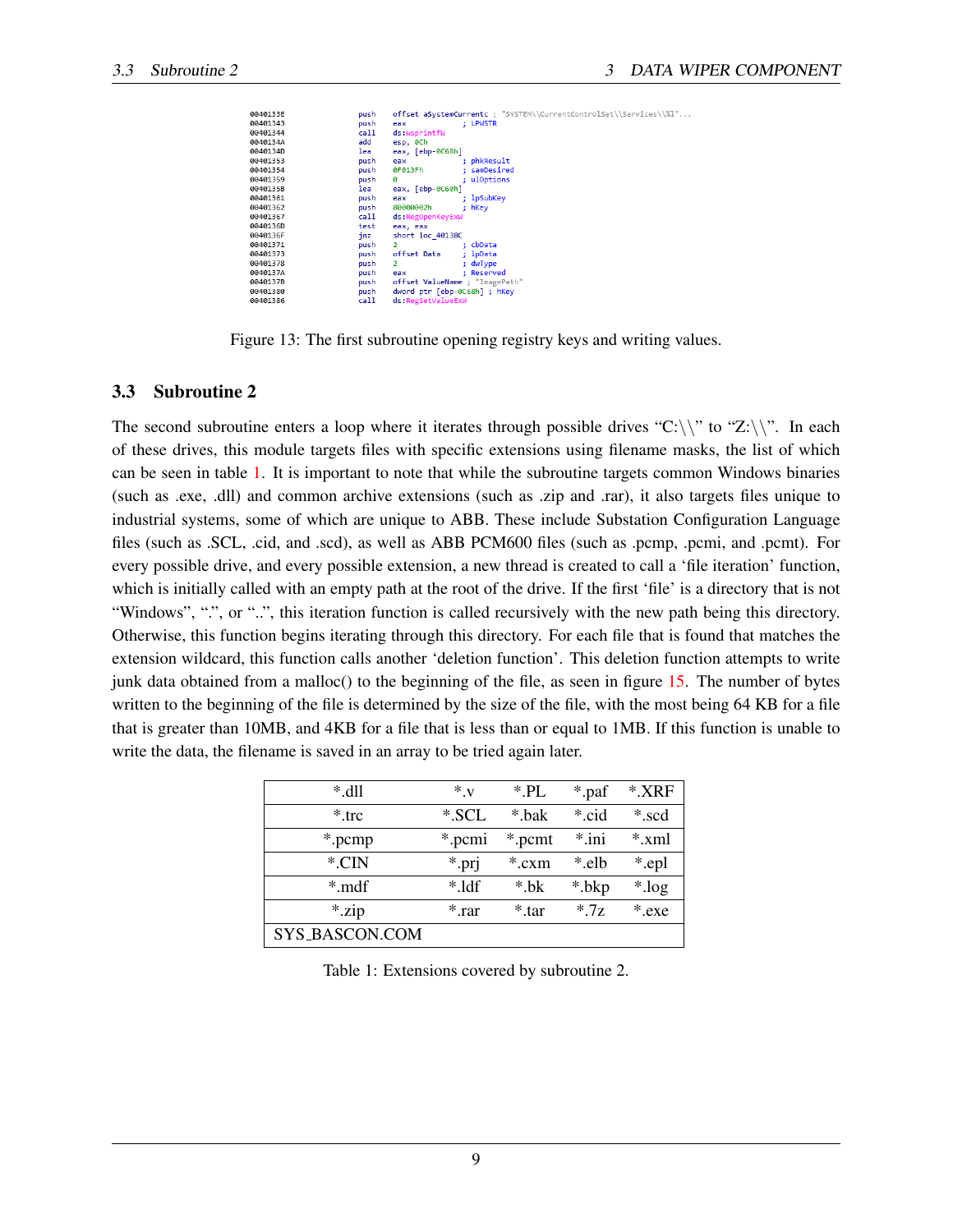| 0040158A | mov  | [ebp+psz1], offset aC ; "C:\\"           |
|----------|------|------------------------------------------|
| 00401591 | push | esi                                      |
| 00401592 | xor  | eax, eax                                 |
| 00401594 | mov  | [ebp+var 5C], offset aD ; "D:\\"         |
| 0040159B | push | edi                                      |
| 0040159C | mov  | [ebp+var 58], offset aE ; "E:\\"         |
| 004015A3 | lea  | edi, [ebx+1]                             |
| 004015A6 | mov  | [ebp+var 54], offset asc 410DE0; "F:\\"  |
| 004015AD | mov  | [ebp+var 50], offset aG ; "G:\\"         |
| 004015B4 | mov  | [ebp+var 4C], offset asc 410DF0 ; "H:\\" |
| 004015BB | mov  | [ebp+var 48], offset aI ; "I:\\"         |
| 004015C2 | mov  | [ebp+var 44], offset aJ ; "J:\\"         |
| 004015C9 | mov  | [ebp+var 40], offset aK ; "K:\\"         |
| 004015D0 | mov  | [ebp+var 3C], offset asc 410E10; "L:\\"  |
| 004015D7 | mov  | [ebp+var 38], offset aM ; "M:\\"         |
| 004015DF | mov  | [ebp+var 34], offset aN ; "N:\\"         |
| 004015F5 | mov  | [ebp+var 30], offset a0; "0:\\"          |
| 004015EC | mov  | $[ebp+var 2C]$ , offset aP ; "P:\\"      |
| 004015F3 | mov  | [ebp+var 28], offset aQ ; "0:\\"         |
| 004015FA | mov  | [ebp+var 24], offset aR ; "R:\\"         |
| 00401601 | mov  | [ebp+var 20], offset aS ; "S:\\"         |
| 00401608 | mov  | [ebp+var 1C], offset aT ; "T:\\"         |
| 0040160F | mov  | [ebp+var 18], offset aU ; "U:\\"         |
| 00401616 | mov  | [ebp+var 14], offset aW ; "W:\\"         |
| 0040161D | mov  | [ebp+var 10], offset asc 410E68 ; "X:\\" |
| 00401624 | mov  | [ebp+var C], offset aY ; "Y:\\"          |
| 0040162B | mov  | [ebp+var 8], offset aZ ; "Z:\\"          |

Figure 14: Set of drives used by the second subroutine.

| 004010BB | call   | ds:GetFileSize                  |                             |
|----------|--------|---------------------------------|-----------------------------|
| 004010C1 | cmp    | eax, 0A00000h                   |                             |
| 004010C6 | mov    | ecx, 8000h                      |                             |
| 004010CB | mov    | edi, ØFFFFh                     |                             |
| 004010D0 | cmovbe | edi, ecx                        |                             |
| 004010D3 | cmp    | eax, 500000h                    |                             |
| 004010D8 | mov    | ecx, 4000h                      |                             |
| 004010DD | cmovbe | edi, ecx                        |                             |
| 004010E0 | cmp    | eax, 300000h                    |                             |
| 004010E5 | mov    | ecx, 2000h                      |                             |
| 004010EA | cmovbe | edi, ecx                        |                             |
| 004010ED | cmp    | eax, 100000h                    |                             |
| 004010F2 | mov    | ecx, 1000h                      |                             |
| 004010F7 | cmovbe | edi, ecx                        |                             |
| 004010FA | push   | edi                             | ; size t                    |
| 004010FB | call   | malloc                          |                             |
| 00401100 | add    | esp, 4                          |                             |
| 00401103 | mov    | esi, eax                        |                             |
| 00401105 | lea    | eax, [ebp+NumberOfBytesWritten] |                             |
| 00401108 | push   | ø                               | ; lpOverlapped              |
| 0040110A | push   | eax                             | lpNumberOfBytesWritten<br>÷ |
| 0040110B | push   | edi                             | nNumberOfBytesToWrite       |
| 0040110C | push   | esi                             | lpBuffer<br>t               |
| 0040110D | push   | ebx                             | : hFile                     |
| 0040110E | call   | ds:WriteFile                    |                             |
| 00401114 | push   | esi                             | : 1pMem                     |
| 00401115 | call   | i free base                     |                             |
| 0040111A | add    | esp, 4                          |                             |
| 0040111D | push   | ebx                             | ; hObject                   |
| 0040111E | call   | ds:CloseHandle                  |                             |

<span id="page-9-0"></span>Figure 15: The second subroutine writing junk to the file.

### 3.4 Subroutine 3

This subroutine can be called with either a '0' or a '1', and begins by enumerating through all active processes in the system. For each process, it first checks to make sure that it isn't targeting itself. Next, the subroutine moves onto the termination phase. If it was called with a '0', the subroutine first checks if the process is on a list of 'critical processes', which can be seen in table [2.](#page-10-0) If so, it ignores the process and moves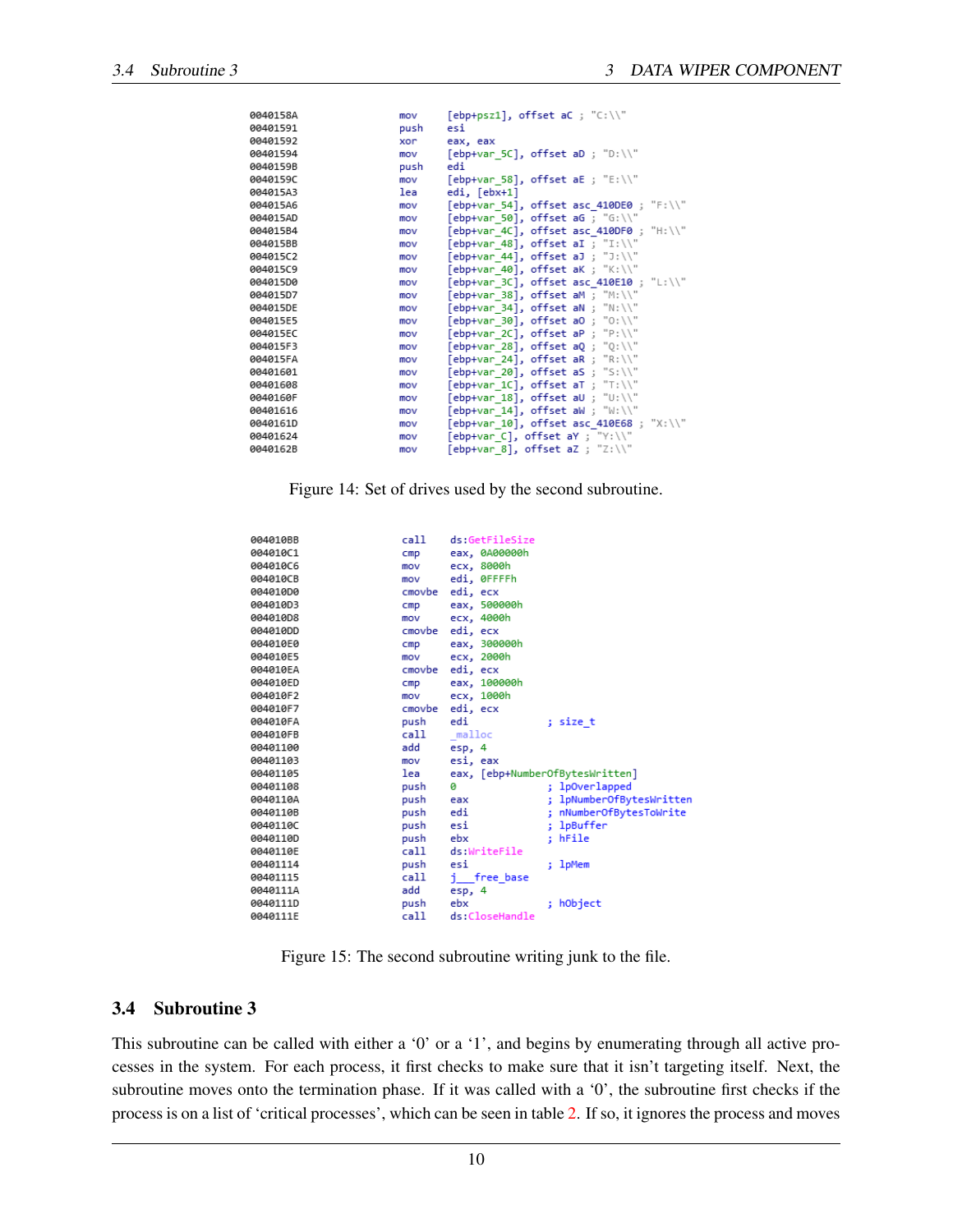onto the next one. Otherwise, it terminates the process. If the subroutine is called with a '1', it terminates all processes except its own, including critical processes, which will crash the system. In the main function, this subroutine is initially called with '0'. Once the file deletion process has finished, the subroutine is called with '1'.

| 0040148F             | push | edi                 | : dwProcessId                |
|----------------------|------|---------------------|------------------------------|
| 00401490             | push | ø                   | ; bInheritHandle             |
| 00401492             | push | 1                   | ; dwDesiredAccess            |
| 00401494             | call | ds:OpenProcess      |                              |
| 0040149A             | mov  | esi, eax            |                              |
| 0040149C             | push | 1                   | ; uExitCode                  |
| 0040149E             | push | esi                 | ; hProcess                   |
| 0040149F             | call | ds:TerminateProcess |                              |
| 004014A5             | push | esi                 | ; hObject                    |
| 004014A6             | call | ds:CloseHandle      |                              |
| 004014AC             |      |                     |                              |
| 004014AC loc_4014AC: |      |                     | ; CODE XREF: sub 4013D0+391i |
| 004014AC             | push | ebx                 | ; hObject                    |
| 004014AD             | call | ds:CloseHandle      |                              |
| 004014B3             |      |                     |                              |

Figure 16: The third subroutine terminating processes.

| audiodg.exe  | conhost.exe  | csrss.exe    |
|--------------|--------------|--------------|
| dwm.exe      | explorer.exe | lsass.exe    |
| lsm.exe      | services.exe | shutdown.exe |
| smss.exe     | spoolss.exe  | spoolsv.exe  |
| svchost.exe  | taskhost.exe | wininit.exe  |
| winlogon.exe | wuauclt.exe  |              |

<span id="page-10-0"></span>Table 2: Processes covered by subroutine 3.

#### 3.5 Discussion

The objective of the data wiper component is to wipe critical files, and to crash the computer while preventing it from being able to reboot. As stated previously, the data wiper becomes an incredibly dangerous attack vector when used in conjunction with the OPC payload, as it could take plant operators several hours to regain access to the devices through the machine.

We hypothesise that this wiper component, while dangerous for most Windows machines, seems to be specifically targeted at the Ukraine plant. We can see that it targets a few files that are specific to ABB, which may not be found in other industrial facilities. This seems to follow a similar trend found in other components of the malware, where ABB components are referenced directly.

# 4 Motivation

This attack is believed to have been carried out by a Russian cybermilitary unit known as Sandworm Team [\[3\]](#page-11-3). This is the same group believed to have caused the 2015 attack as well, which was reportedly carried out by computers with Russian IP addresses.

Though Industroyer was designed to send commands in four different electrical transmission systems protocols, the code is highly modular. That is, the protocols could just as easily be swapped out for others, including those used in the United States. With properly developed payload components, Industroyer can be